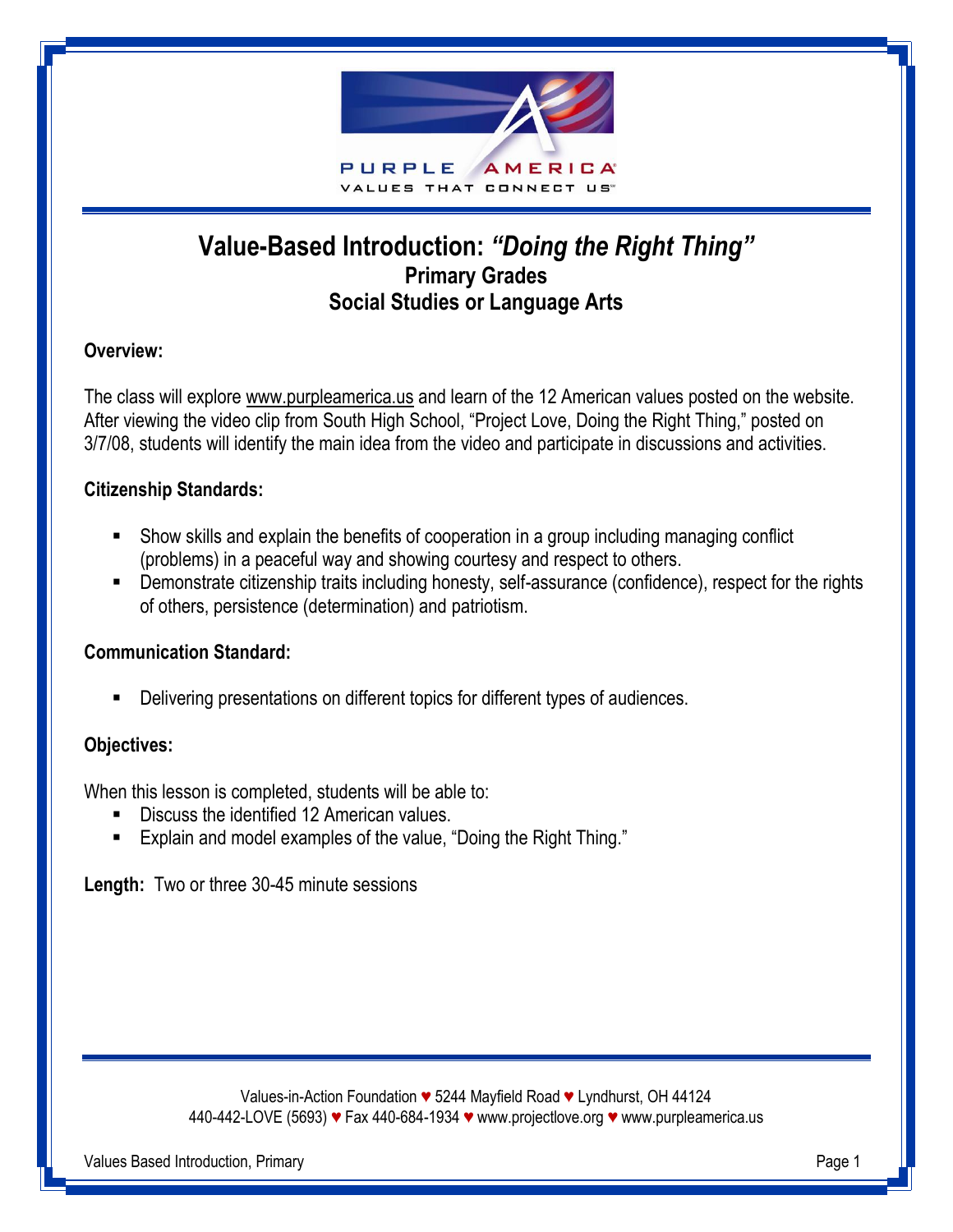#### **Materials:**

- **EXECT** List of 12 American values from [www.purpleamerica.us](http://www.purpleamerica.us/)
- Video clip from South High School in Cleveland, posted on 3/7/08, and titled "Project Love, Doing the Right Thing" from the above website (This clip can be found under the "Post Your Own Videos" section.)
- Materials for posters, brochures, role plays, and writing paper

### **Application:**

- 1. Discuss values of being a good student in your school. Lead the discussion to values of a larger community, America.
- 2. Show the website [www.purpleamerica.com.](http://www.purpleamerica.com/) Explain to the class that the organization of this website has identified 12 core values of being a good American. Show and explore the website.
- 3. Explore the 12 values of a few states, under the "Vote for Your Values" page.
- 4. Tell the class that they will be focusing on the value "Do the Right Thing."
- 5. Show the video clip of South High School. (It is 1 minutes and 26 seconds.)
- 6. Discuss the value "Do the Right Thing." Use the questions below to help initiate and guide the discussion.
	- What does it mean to do the right thing?
	- What are some ways people in the video clip did the right thing?
	- Do you do the right thing often in school? On the bus? On the playground? At home?
- 7. Students will model the meaning of doing the right thing. Personal experiences and class discussions will be used to illustrate the meaning. Students may choose to work independently, or in small groups. Students may choose from the following activities:
	- Role-play a scenario of doing the right thing.
	- **Make a poster advertising the value.**
	- **Write a letter, or a story, explaining the value.**
	- **Design a brochure about the value.**
- 8. Students, or groups, share projects with the class.

#### **Assessments:**

Use the rubric below to assess each student's understanding of the value "Do the Right Thing."